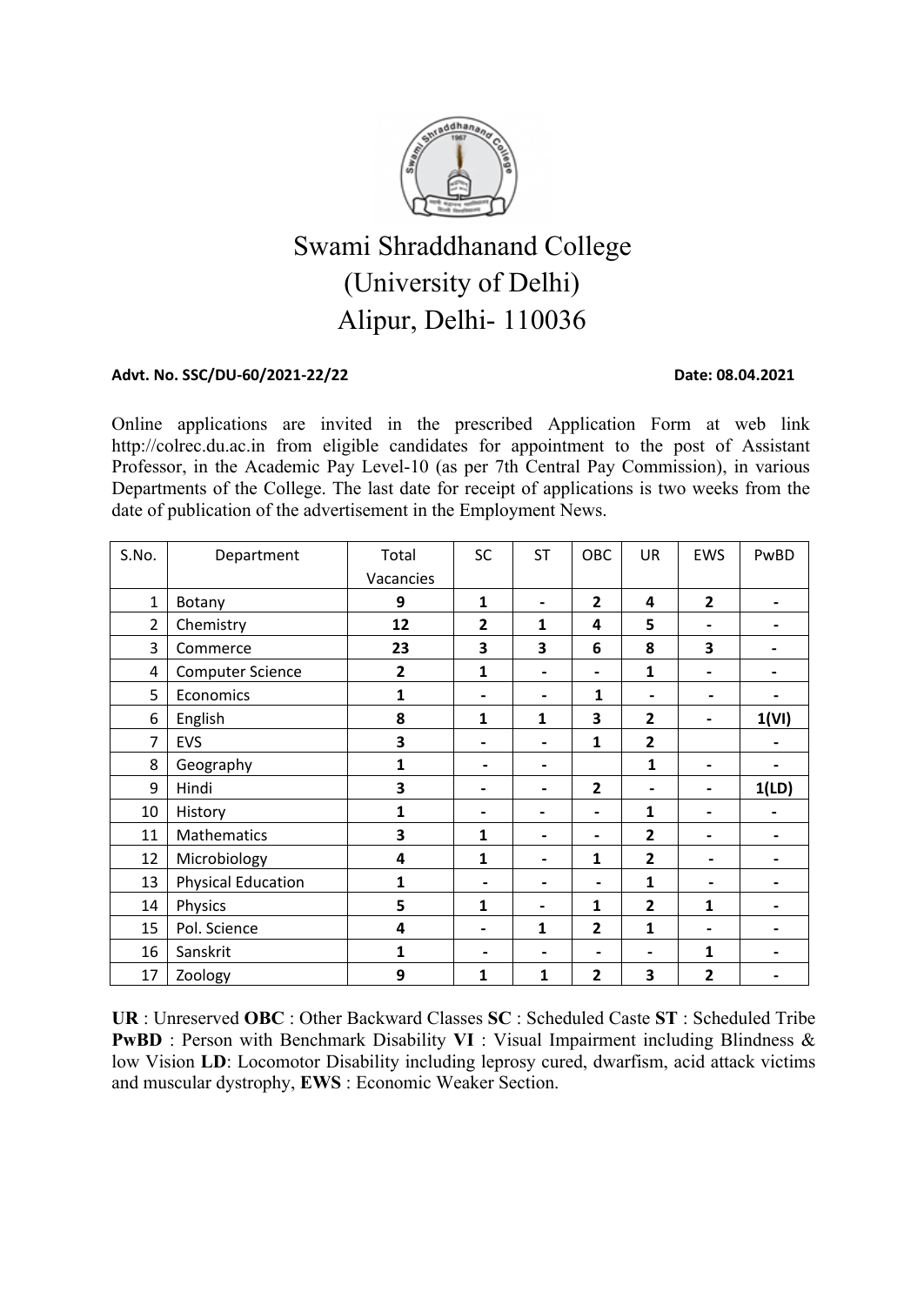**Eligibility & Qualification**: - The minimum Qualification for appointment as Assistant Professor is Master degree with 55% marks (or an equivalent grade in as point-scale wherever the grading system is followed) in concerned/relevant/allied subject from an Indian University, or an equivalent degree from an foreign University. Besides fulfilling the above qualification, the candidates must have cleared the National Eligibility Test (NET) conducted by the UGC or the CSIR (Exemption from NET and having acquired Ph.D shall be granted in accordance with UGC regulations, for further details please visit the College website i.e. http://www.ss.du.ac.in

#### **Note:- Candidates who applied earlier as per advertisement No. SSC/DU-60/ 2020- 21/261 dated 14.09.2020, need not apply again.**

Any addendum/corrigendum shall be posted only on the College website

Sd/-

Principal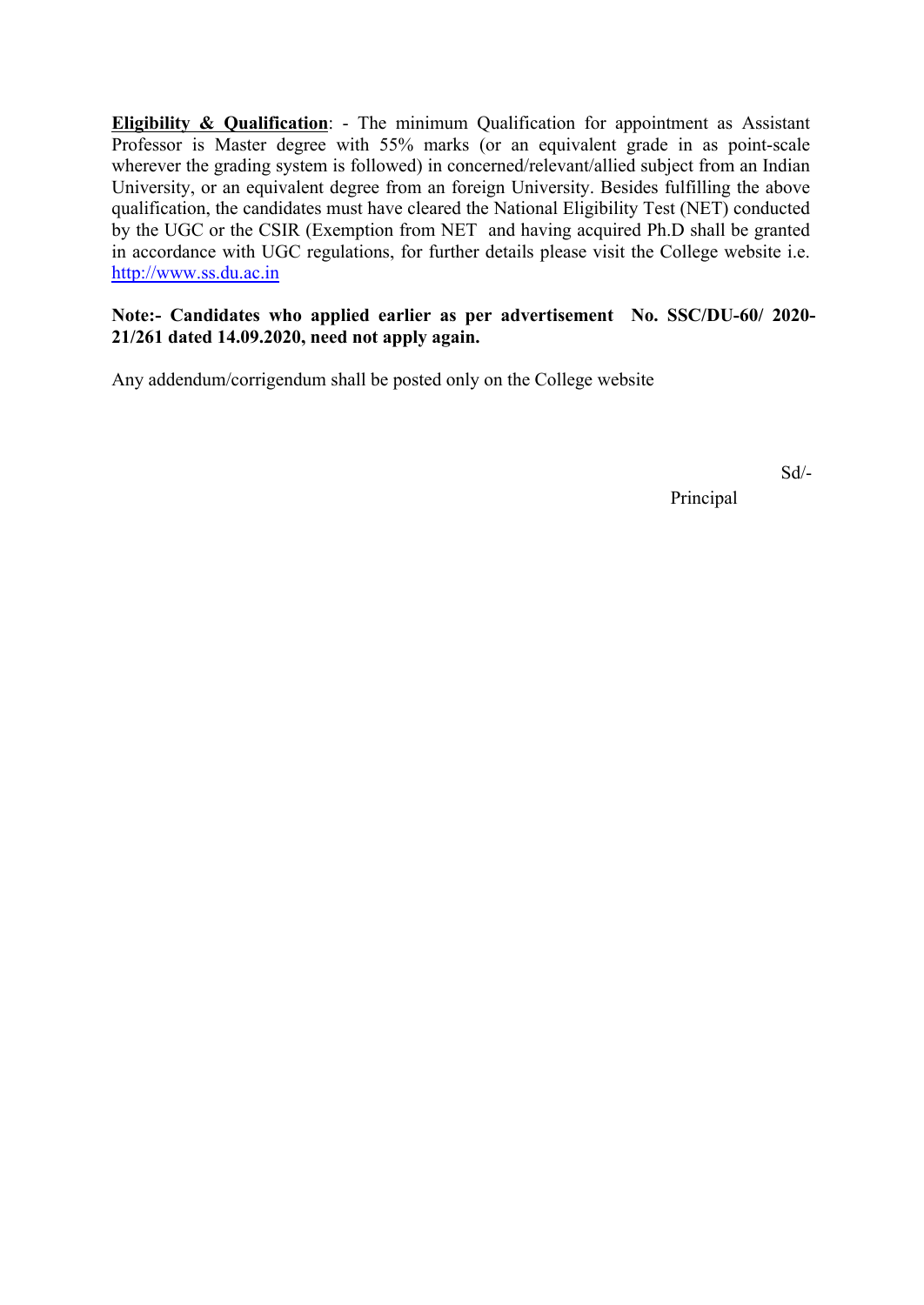# **Swami Shraddhanand College (University of Delhi) Alipur, Delhi- 110036**

#### **General Instructions for Applicants (Advertisement for College Faculty Positions)**

**1.** All applicants are required to apply online in the prescribed format with complete, correct information and attachments. The applicant will be solely responsible for the authenticity of the submitted information. Applicants are required to fill the application form as available on the College website. **The details regarding qualifications, experience, screening guidelines and indicative proforma's etc. are available on the College website<www.ss.du.ac.in>along with this advertisement. The applicants are required to read these details before filling up the form.** 

2. Applicants should possess the prescribed qualifications and experience as on the closing date of application, as prescribed by the University for the Colleges from time to time for the respective post. The post advertised carry UGC pay scales plus admissible allowances. The posts are being advertised keeping in view the broad areas of specialization in subjects. However, the Department concerned may have specific requirement of specialization.

3. The applications received shall be screened as per screening guidelines attached with this advertisement for short listing and recommending the applicants to be called for interview.

Mere fulfilment of the qualification or the eligibility criteria does not entitle an applicant to be necessarily considered or called for interview. Publications 'under submission' or submitted to referees will not be considered towards calculation of marks for publication criteria. Further, all the items for which marks are claimed should be strictly in accordance with the screening guidelines attached with the advertisement. The minimum score requirement for short listing of applicants for the post of Assistant Professor is indicated in the screening guidelines attached herewith.

4. Application fees and application form(s) are to be submitted as per details given below:

\* Fees for Assistant Professor Rs.500/- for UR/OBC/EWS category.

\*No application fee will be charged from applicants from SC, ST, PwBD category and Women applicants.

\*Fees once paid will not be refunded under any circumstances.

\*No application fee shall be charged from applicants, who had applied for the same post in the preceding advertisement, subject to the condition that interview for the said post in the said subject had not been conducted. (The applicant shall have to provide the relevant details/proof of his/her having applied for the post against the advertisement referred herein).

\*Application forms have to be filled only in online mode, as available on the website of the College along with this advertisement, within the prescribed time limit indicated in the advertisement. No offline forms would be accepted.

\*Payment should be made online only, through credit/debit card/Net Banking.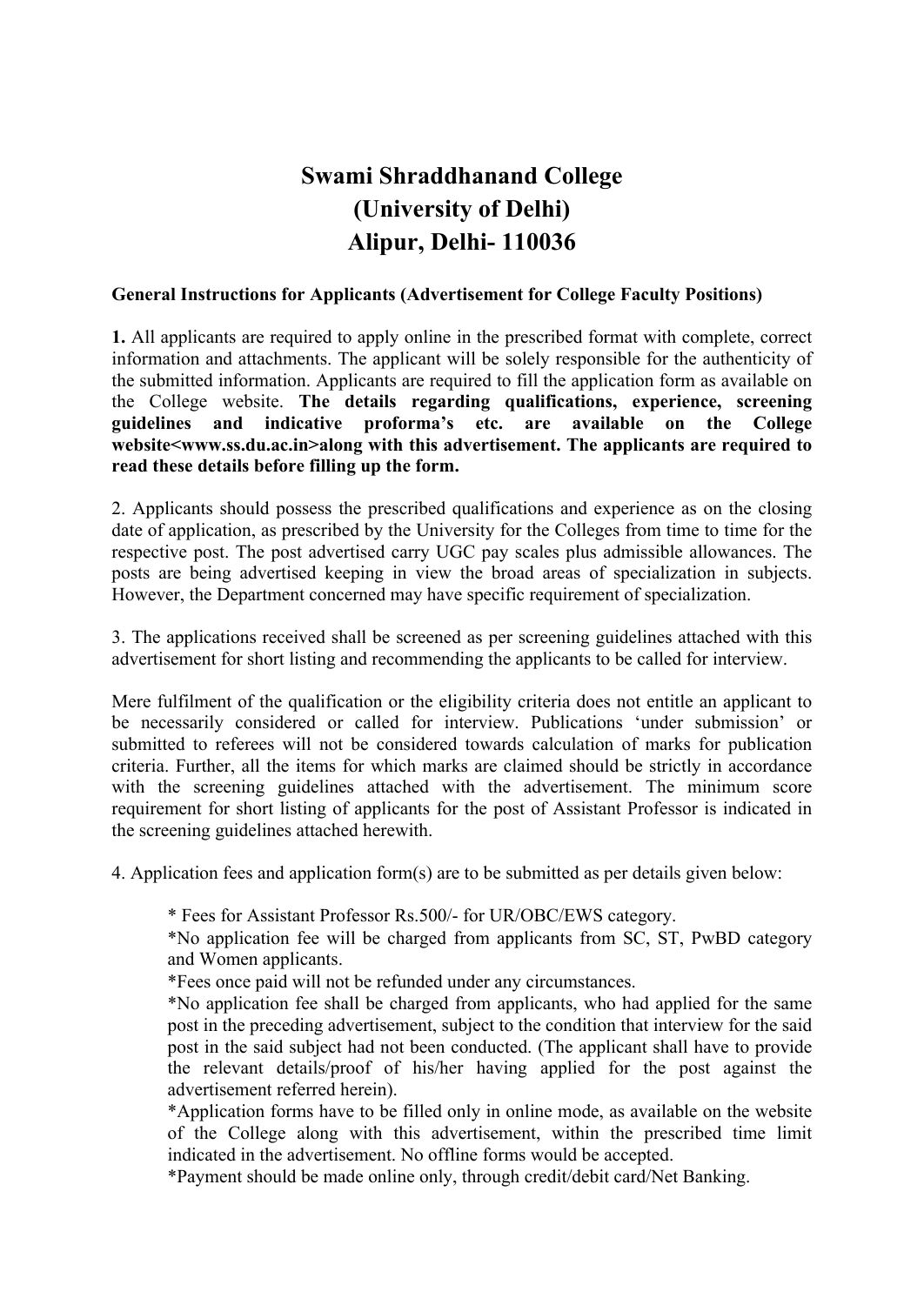\*Applicants applying for more than one post/department must apply separately and pay fees separately.

5. In order to avoid last minute rush, the applicants are advised to apply early. In case of any persistent technical issue, the applicants can mail their problem at the College E-mail ID: **principalssncollege@gmail.com.**

6. The reservation for applicants from SC, ST, EWS, OBC (non-creamy layer), and Persons with Benchmark Disability (PwBD) categories will be applicable as per UGC/Central Government norms.

Applicants seeking reservation benefits available for SC/ST/OBC/EWS/PwD categories must upload the necessary documents justifying the claim of respective reservation as per Govt. of India lists/rules/norms. The certificate uploaded should be in the format prescribed by the Union Government and should be digitally verifiable.

In case the applicant wants to claim benefits under the PwBD category, the applicant's relevant disability should not be less than 40 per cent. Proof to this effect in the form of a valid Disability Certificate must be uploaded with the application.

Applicants applying for the post(s) reserved for OBC must upload certificate of OBC (noncreamy layer)in the prescribed form issued by Competent Authority. The certificate should be of the current financial year, in accordance with instructions issued by the Union Government in this respect from time to time. Applicants should ascertain that they belong to the reserved categories (caste) enlisted in the Central List for the Other Backward Classes.

If the relevant certificates for respective reserved categories are not uploaded with the application, the application may be rejected and no appeal against its rejection will be entertained.

7. Consequent upon adoption of self-certification provisions as required by the Govt. of India, the College shall process the applications entirely on the basis of information/documents uploaded with the application. In case the information/documents are found to be false/incorrect by way of omission or commission, the responsibility shall lie solely with the applicant and the applicant shall be liable for action as per law.

8. The Shortlisted candidates called for interview should report along with all the testimonials/certificates in original along with valid photo ID (Aadhaar/Voter Id/Driving License/Passport). A set of self-attested photocopy of certificates/testimonials with respect to the qualifications, experience and category as applicable, indicated in the online application form, duly certified by the applicant should be submitted at the time of interview.

9. Applicants serving in Government/Public Sector Undertakings (including Boards/Autonomous Bodies) are required to submit 'No Objection Certificate' from the employer, at the time of interview, if not uploaded with the online application earlier. The NOC should also indicate the vigilance clearance from the parent department.

10. All correspondence from the College including interview letter, if any, shall be sent only to the e-mail address provided by the applicant in the online application form.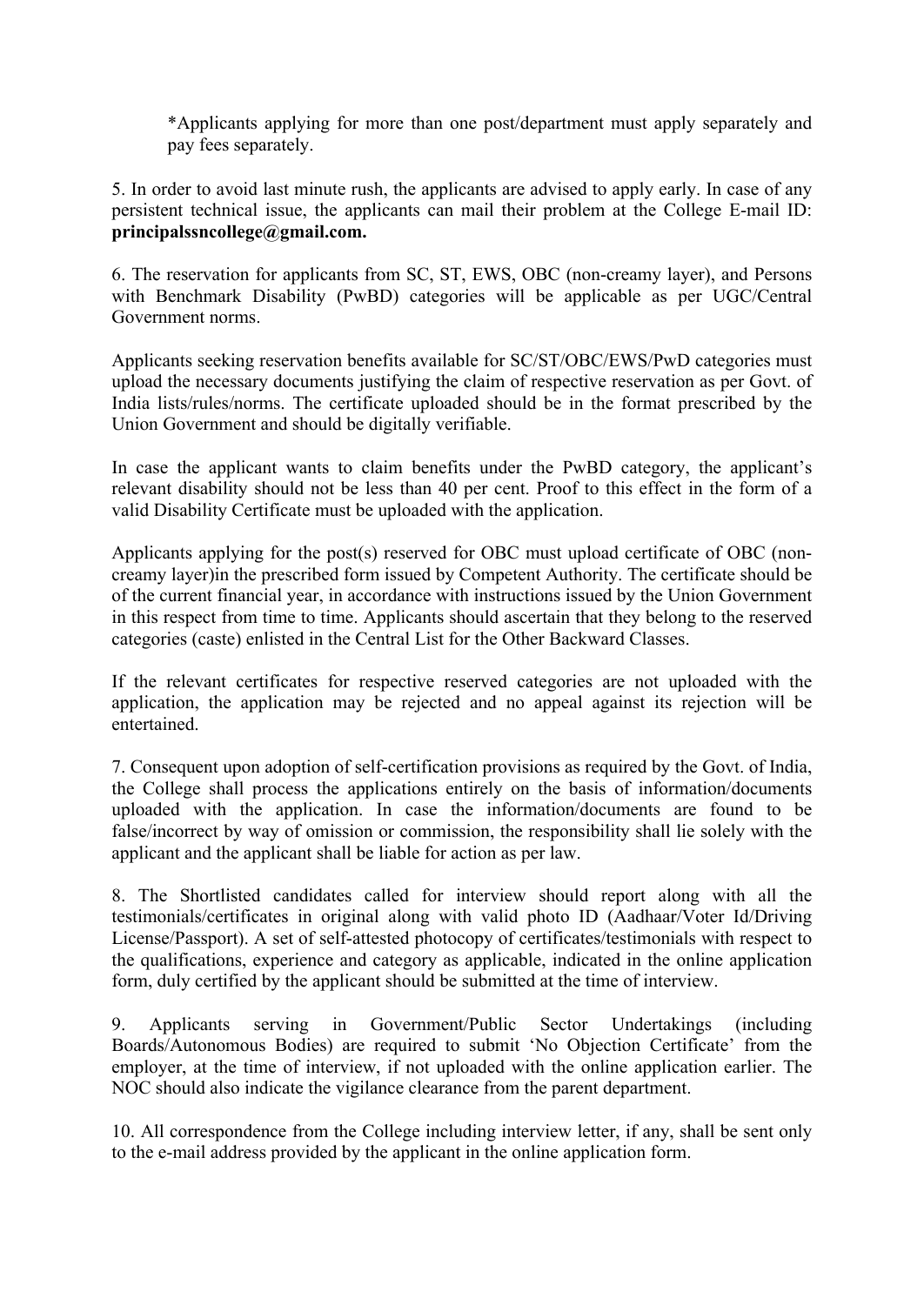11. Applications which do not meet the eligibility criteria given in this advertisement and / or are incomplete in any respect shall be summarily rejected. Before applying online, applicants are advised to go through detailed notice available on the website of the College.

12. Applicants must NOT furnish any particulars that are false, tampered or fabricated, or suppress any material / information while submitting the online application and uploading self-certified copies/testimonials.

13. The College further reserves the right to amend the number of posts or not to fill any of the posts mentioned in the advertisement at its discretion without assigning any reason thereof.

14. Any consequential vacancies arising at the time of Interview may also be filled up from the available shortlisted candidates.

15. The College will verify the antecedents of the applicant at the time of appointment or anytime during the tenure of the service. In case it is found that the documents/information submitted by the candidate is false or the candidate has suppressed relevant information, the services of the candidate shall be terminated without prejudice to any other action initiated by the College.

16. In case of the any inadvertent mistake in the process of selection, which may be detected at any stage even after the issuance of offer letter, the College reserves right to modify/withdraw/cancel any communication made to the applicants.

17. In case of any dispute/ambiguity that may occur in the process of selection, the decision of the College shall be final. Applicants are advised to satisfy themselves before applying that they possess the essential qualifications laid down in the advertisement.

18. No TA/DA shall be paid to candidates for attending interview.

19. The last date for submission of the form shall be as specified in the advertisement.

20. Canvassing in any form will be treated as a disqualification.

21. Any dispute regarding the recruitment will fall under the jurisdiction of Delhi.

Principal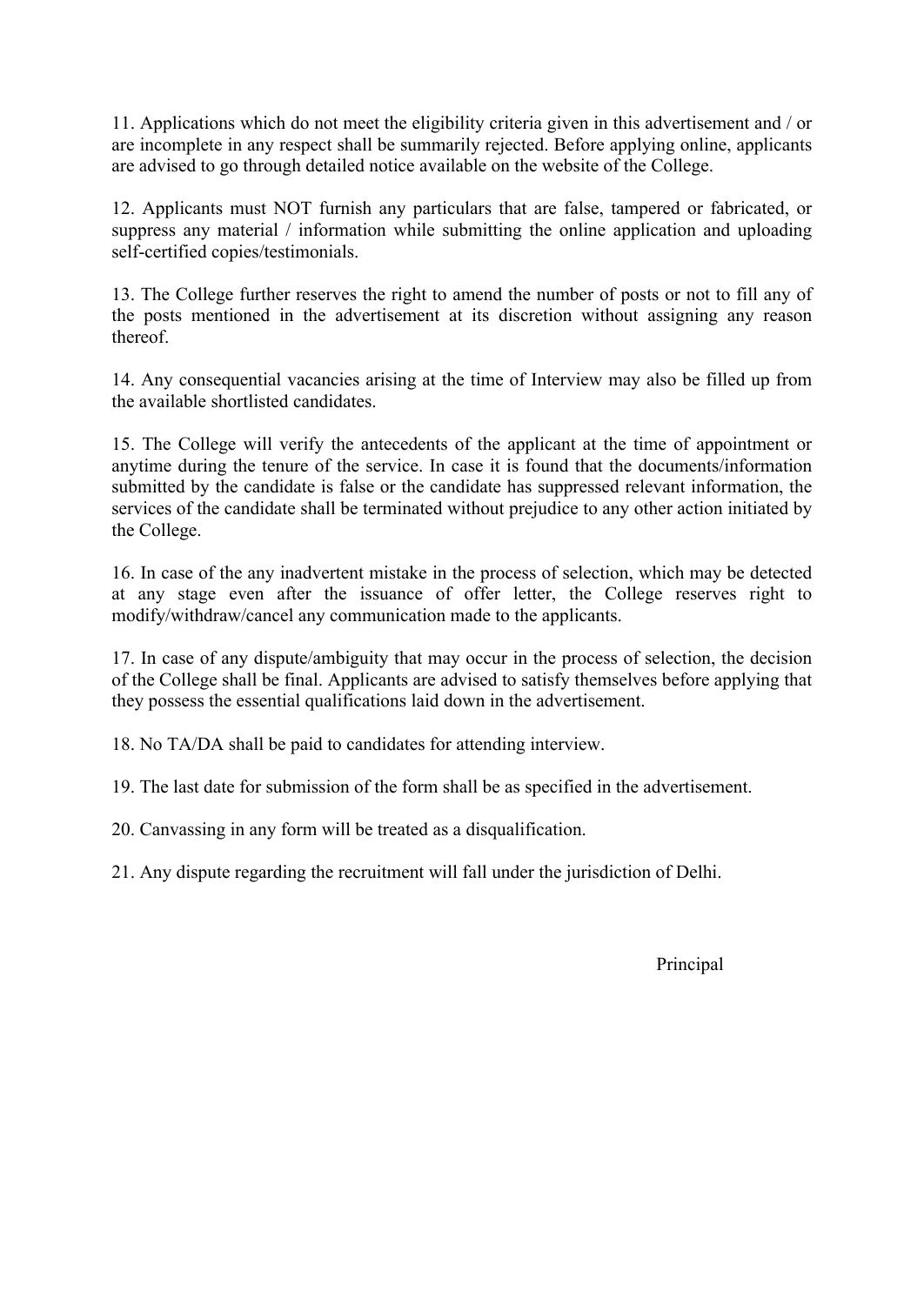# **SWAMI SHRADDHANAND COLLEGE (UNIVERSITY OF DELHI) ALIPUR, DELHI- 110036**

### **Qualifications for the post of Assistant Professor in the University Colleges ASSISTANT PROFESSOR:**

#### **ASSISTANT PROFESSOR:**

**I. For the disciplines of Arts, Commerce, Humanities, Social Sciences, Sciences, Languages and Physical Education.**

### **Eligibility (A or B):**

**A.**

1) A Master's degree with 55% marks (or an equivalent grade in a point-scale wherever the grading system is followed) in a concerned/relevant /allied subject from an Indian University, or an equivalent degree from an accredited foreign University.

2) Besides fulfilling the above qualifications, the candidate must have cleared the National Eligibility Test (NET) conducted by the UGC or the CSIR (exemption from NET shall be granted in accordance with clause (ii)  $\&$  (iii) of General Note in the last section of this document).

Or

### **B.**

The Ph.D. degree has been obtained from a foreign University/Institution with a ranking among top 500 in the world University ranking (at any time) by any one of the following:

(i) Quacquarelly Symonds (QS)

(ii) The Times Higher Education (THE) or (iii) The Academic Ranking of World Universities (ARWU) of the Shanghai Jiao Tong University (Shanghai).

**Note:** The academic score as specified in the screening guidelines for the Colleges of the University shall be considered for short-listing of the candidates for interview only, and the selections shall be based only on the performance in the interview*.*

### **GENERALNOTE:**

(i) The direct recruitment to the posts of Assistant Professors in the College shall be on the basis of merit through all India advertisement and selection by the duly constituted Selection Committees.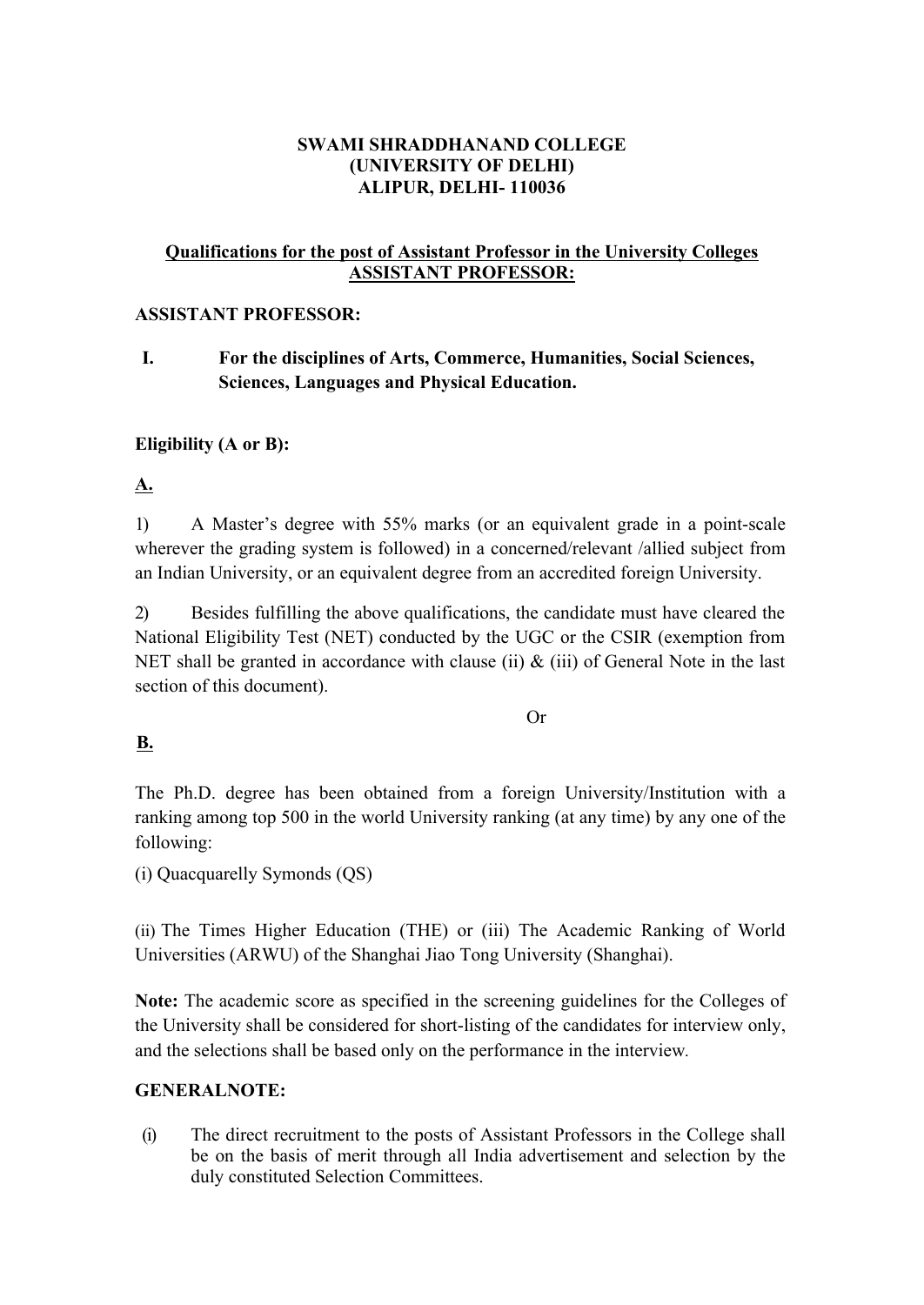(ii) The National Eligibility Test (NET) shall be the minimum eligibility for appointment of Assistant Professor.

*Provided* that candidates who have been awarded a Ph.D. Degree in accordance with the University Grants Commission (Minimum Standards and Procedure for Award of M.Phil./Ph.D. Degree) Regulation, 2009, or the University Grants Commission Minimum Standards and Procedure for Award of M.Phil/Ph.D. Degree) Regulation, 2016, and their subsequent amendments from time to time, as the case may be, shall be exempted from the requirement of the minimum eligibility condition of NET for recruitment and appointment of Assistant Professor in the University.

*Provided* further that the award of degree to candidates registered for the M.Phil/Ph.D. programme prior to July 11, 2009, shall be governed by the provisions of the then existing Ordinances / Bye-laws / Regulations of the Institutions awarding the degree. All such Ph.D. candidates shall be exempted from the requirement of NET for recruitment and appointment of Assistant Professors in the Colleges subject to the fulfillment of the following conditions:

- a) The Ph.D. degree of the candidate has been awarded in regular modeonly;
- b) The Ph.D. thesis has been awarded by at least two external examiners;
- c) An open Ph.D. viva voce of the candidate has been conducted;
- d) The candidate has published two research papers from her/his Ph.D. work out of which at least one is in a refereed journal;
- e) The candidate has presented at least two papers, based on her/his Ph.D. work in conferences/seminars sponsored/ funded/supported by the UGC/ ICSSR/CSIR or any similar agency.

The fulfillment of these conditions is to be certified by the by the Registrar or the Dean (Academic Affairs) of the University concerned.

- (iii) The clearing of NET shall not be required for candidates in such disciplines for which NET has not been conducted.
- (iv) A minimum of 55% marks (or an equivalent grade in a point-scale, wherever the grading system is followed) at the master's level shall be the essential qualification for direct recruitment of teachers and other equivalent cadres at any level.

A relaxation of 5% shall be allowed at the Bachelor's as well as at the Master's level for the candidates belonging to Scheduled Caste/Scheduled Tribe/Other Backward Classes (OBC) (non- creamy layer)/Differently Abled [Persons with Benchmark Disability PwBD)] in the category of

(a) Visual Impairment (VI) including blindness and low vision, and (b) Locomotors Disability (LD) including leprosy cured, dwarfism, acid attack victims and muscular dystrophy. The eligibility of 55% marks (or an equivalent grade in a point scale wherever the grading system is followed), wherever specified, and the relaxation of 5% to the categories mentioned above are permissible, based only on the qualifying marks without including any grace mark procedure.

(v) A relaxation of 5% may be provided (from 55% to 50% of the marks) to the Ph.D. Degree holders, who have obtained their Master's Degree prior to 19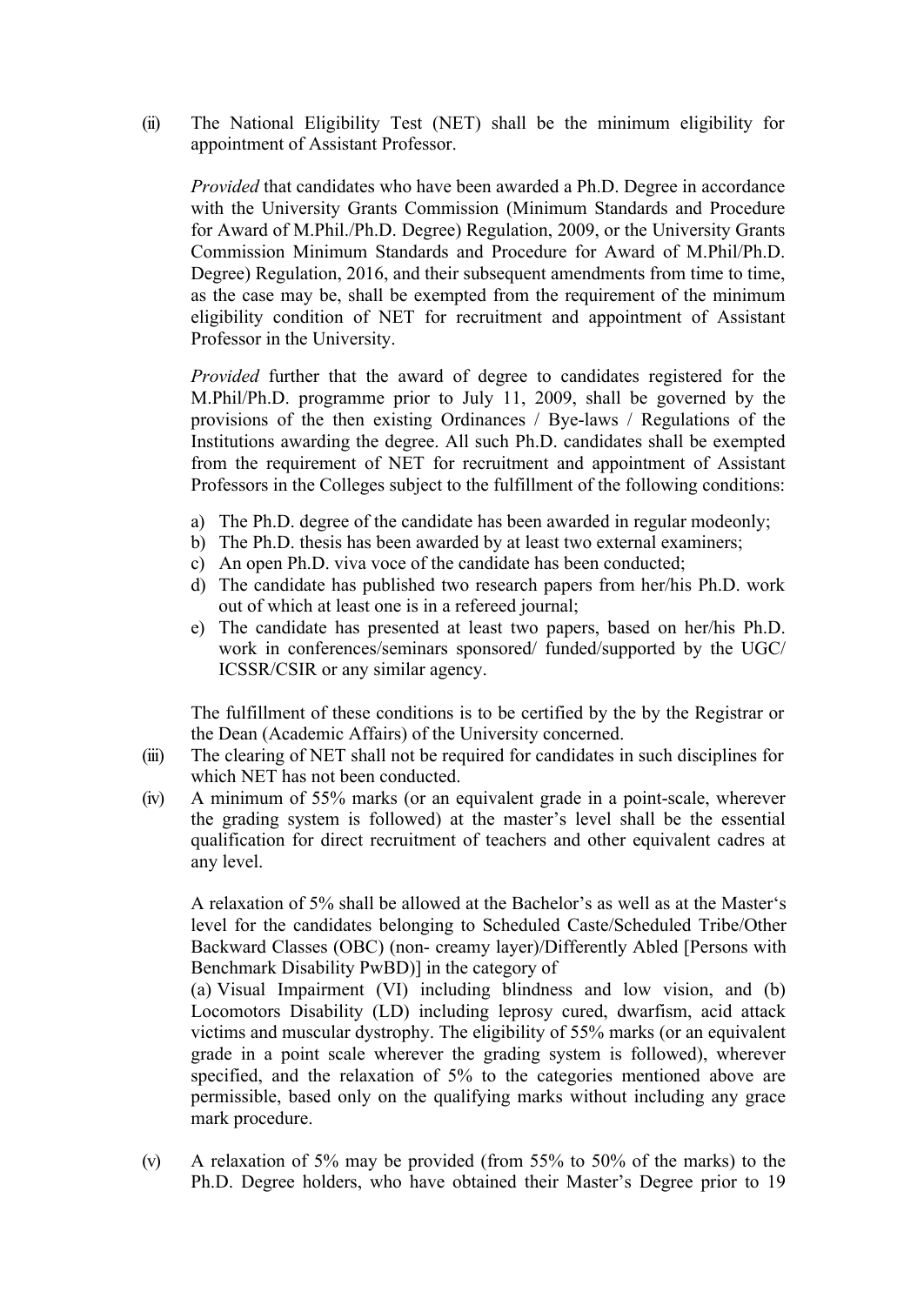September1991.

- (vi) A relevant grade which is regarded as equivalent of 55%, wherever the grading system is followed by a recognized university, at the master's level shall also be considered eligible.
- (vii) The time taken by candidates to acquire M.Phil. and/ or Ph.D. Degree shall not be considered as teaching/research experience to be claimed for appointment to the teaching positions. Further the period of active service spent on pursuing research degree simultaneously with teaching assignment without taking any kind of leave, shall be counted as teaching experience for the purpose of direct recruitment/promotion.
- (viii) The number of candidates to be called for interview for the teaching posts in the Colleges, shall be determined after screening of applications in accordance with the guidelines laid down in the Screening guidelines annexed with this advertisement.
- (ix) **(a)** No person shall be appointed to the post of Assistant Professor in the Colleges, if such person does not fulfill the requirements as to the qualifications for the appropriate post laid out herein and in the Ordinance XXIV of the Ordinances of the University. (b) Those entering the service as Assistant Professor having a post-doctoral teaching/research experience, after obtaining a Ph.D. degree and proven credentials, may be eligible for discretionary award of advance increments to be given to the person, as decided and recorded by the Selection Committee in the minutes of its meeting. Discretionary award of advance increments is not applicable to those entering the profession as Assistant Professor who are entitled for grant of advance increments for having acquired a Ph.D., M.Phil. or M.Tech. and LLM degree.
- (x) For those entering the service in the College, other stipulations prescribed by the UGC/University shall be mandatory for all posts.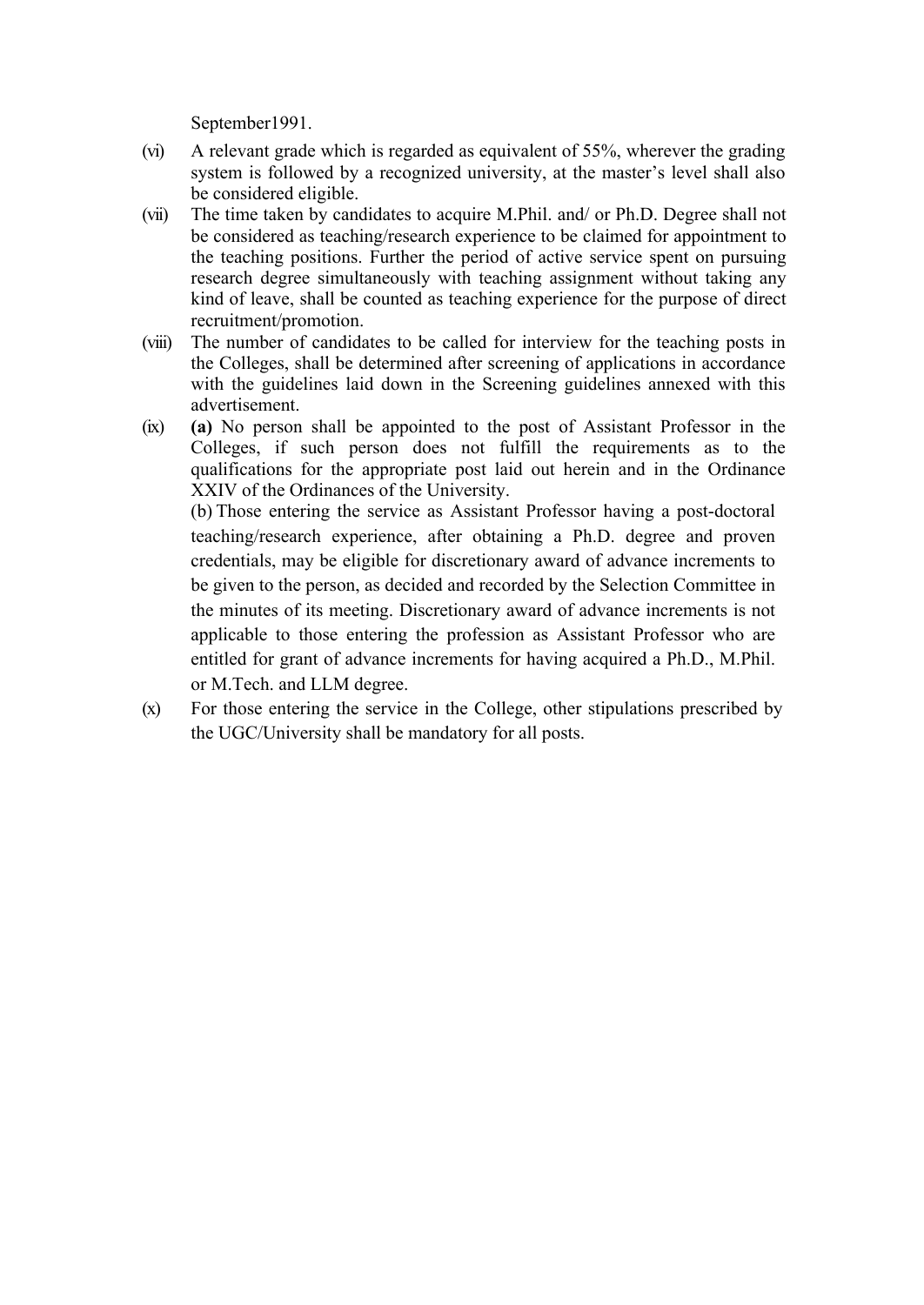#### **SWAMI SHRADDHANAND COLLEGE (UNIVERSITY OF DELHI) ALIPUR, DELHI- 110036**

# **Guidelines for Screening/Short listing of candidates for appointment to the post of Assistant Professor in the College.**

In order to restrict the number of candidates to be called for interview so as to enable the Selection Committee to have a comprehensive assessment of the candidates, applications received for the faculty position shall be screened on the basis of the academic and other related credentials of the candidates through the following criteria:

For the post of Assistant Professor, the criteria for evaluation of candidates for determining their eligibility for short-listing shall be on based on a 100 point scale. The distribution of marks will be as follows:

|                | <b>S.No.</b> Academic Record                           | <b>Score</b>     |                              |                                                    |                   |
|----------------|--------------------------------------------------------|------------------|------------------------------|----------------------------------------------------|-------------------|
|                | Graduation.                                            | 80%              | $\overline{60\%}$ to less    | 55%<br>to<br>$45\%$ to<br>less                     |                   |
|                |                                                        | &Above           | Than80% = 19   lessthan60    | than $55%$                                         | $\qquad \qquad =$ |
|                |                                                        | $= 21$           |                              | $\frac{9}{6}$ =16<br>10                            |                   |
| 2              | Post-Graduation                                        | 80%              |                              | $\frac{60\%}{60\%}$ to less 55% (50% in case of SC |                   |
|                |                                                        | &Above=          | than $80\% = 23$             | $/$ ST $/$ OBC (non-                               |                   |
|                |                                                        | 25               |                              | creamy layer) PwBD) to                             |                   |
|                |                                                        |                  |                              | less than $60\% = 20$                              |                   |
| 3              | M. Phil.                                               | 60%              | 55% to less than $60\% = 05$ |                                                    |                   |
|                |                                                        | above            |                              |                                                    |                   |
| $\overline{4}$ | Ph.D.                                                  | $=07$            |                              |                                                    |                   |
|                |                                                        | $\frac{2}{5}$    |                              |                                                    |                   |
|                |                                                        |                  |                              |                                                    |                   |
| $\overline{5}$ | NET with JRF                                           |                  |                              |                                                    |                   |
|                |                                                        | $\overline{0}$   |                              |                                                    |                   |
| 6              | <b>NET</b>                                             | $\boldsymbol{0}$ |                              |                                                    |                   |
|                |                                                        | 8                |                              |                                                    |                   |
|                |                                                        | $\overline{0}$   |                              |                                                    |                   |
|                | Research Publications (2 marks)                        | 6                |                              |                                                    |                   |
|                | for each research publications                         |                  |                              |                                                    |                   |
|                | published in Peer-Reviewed or<br>UGC- listed Journals) |                  |                              |                                                    |                   |
| $\overline{7}$ | Teaching/Post-Doctoral                                 |                  |                              |                                                    |                   |
|                | Experience (2marks for one year)                       | $\theta$         |                              |                                                    |                   |
|                |                                                        |                  |                              |                                                    |                   |

#### **I. Criteria for Short-listing of Candidates for Interview for the Post of Assistant Professors in Colleges of the University**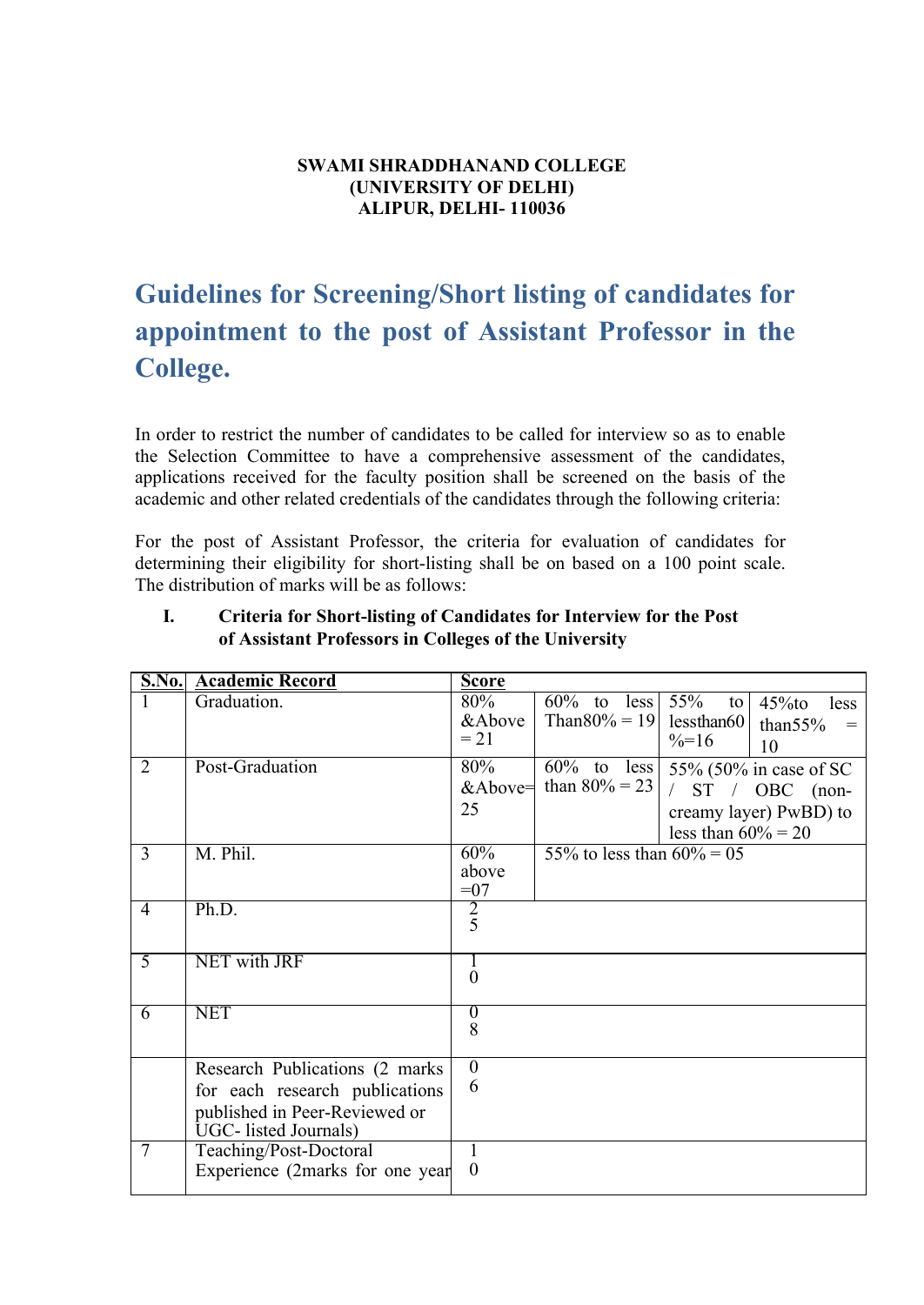|   | $each)$ #                                                                                                                                                                     |               |
|---|-------------------------------------------------------------------------------------------------------------------------------------------------------------------------------|---------------|
| 8 | Awards                                                                                                                                                                        |               |
|   | International/National Level<br>(Awards given<br>by<br><b>International Organizations</b><br>/Government of India<br>Government of India recognized<br>National Level Bodies) | $\theta$<br>3 |
|   | State-Level<br>(Awards<br>State<br>given<br>by<br>Government)                                                                                                                 | O<br>2        |

However, if the period of Teaching/Post-doctoral experience is less than one year, then the marks shall be reduced proportionately.

Note:

| (A) | $\vert 1 \vert$                                                              | $M.Phi1 + Ph.D.$   | Maximum |                          |   | 25Marks    |  |
|-----|------------------------------------------------------------------------------|--------------------|---------|--------------------------|---|------------|--|
|     | (11)                                                                         | <b>JRF/NET</b>     | Maximum |                          | - | 10Marks    |  |
|     | (111)                                                                        | In awards category | Maximum |                          |   | 03Marks    |  |
|     | Academic Score<br><b>Research Publications</b><br><b>Teaching Experience</b> |                    |         | -                        |   | 84         |  |
|     |                                                                              |                    |         |                          |   | 06         |  |
|     |                                                                              |                    |         | $\overline{\phantom{0}}$ |   | <u> 10</u> |  |
|     |                                                                              | <b>Total Score</b> |         | $\overline{\phantom{0}}$ |   | 100        |  |

# **II. Short listing of candidates: Criteria and Process**

- 1. The Screening Committee will draw a list of all the candidates indicating the marks scored by them in descending order i.e. starting from the candidate getting the highest marks towards the candidates getting the lower marks.
- 2. In case of tie in the marks of two or more candidates, the candidate having the higher/highest marks at the Master's level shall be ranked above the other(s).
- 3. For appointment in the Colleges, all candidates securing 60 marks and above shall be called for interview for posts of Assistant Professors. A minimum of 50 candidates for the first vacancy and 20 candidates for every additional vacancy shall be called for interview in order of their ranks in the list prepared by the Screening Committee on the basis of marks scored by the candidates. In case the minimum number of candidates as specified above is not available, the benchmark of 60 marks may be progressively lowered as required, until the minimum eligibility as specified in Ordinance XXIV is reached so that this minimum number of candidates shall be called for interview.
- 4. The marks awarded to the candidates during the process of screening of applications shall not have any weightage/credit or merit during assessment/interview of the candidates by the Selection Committee as these marks shall be used only for screening/short-listing purposes.
- 5. The time taken by candidates to acquire M.Phil and / or Ph.D. Degree shall not